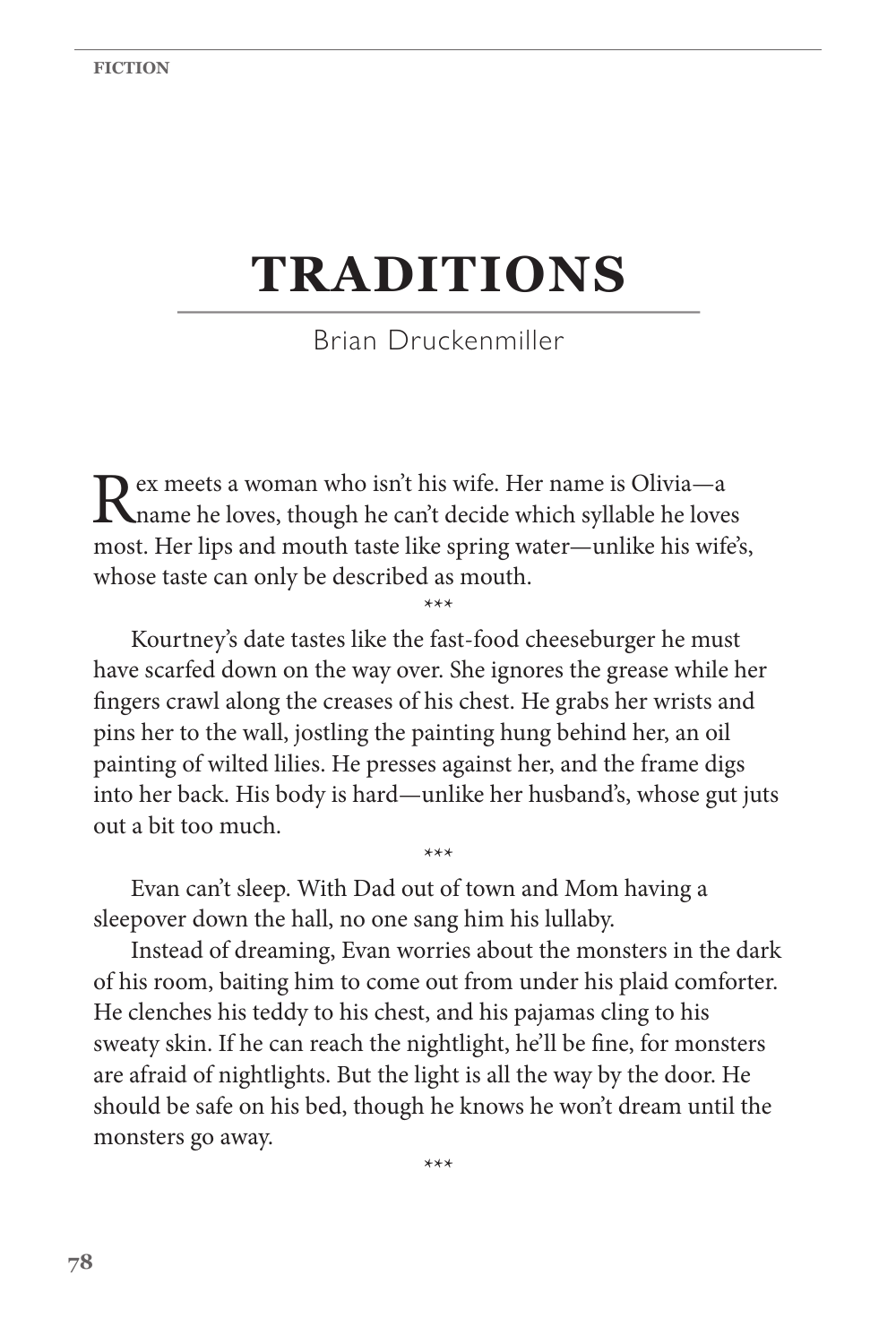Rex enters the hotel bathroom and unfurls his condom, tossing it into the black, bag-less garbage can. He grabs a washcloth and wipes Olivia off of him. He throws her a fresh towel.

"Thanks." She wipes herself and tosses it back, Rex adding it to the used, wet towels piled next to the toilet.

"Hungry?" Rex asks. He walks to the nightstand and thumbs through the glossy room-service menu.

"Lay with me."

Rex apologizes with his face, forgetting that Olivia isn't his wife, who would have already moved on to her next necessity. Right now, he guesses, his wife is either thinking about food or lighting a cigarette.

Rex sets the menu back on the nightstand, nudging a tall, thin vase of silk roses. He joins Olivia on the bed, and she places her head on his chest, her hand on his belly. He turns toward the window where, outside, the city plays a symphony of chaos: horns, cars, whistles, music, people. The noise eases Rex to sleep while his slow, rhythmic heartbeat serenades Olivia.

\*\*\*

Kourtney lights up a Parliament, the bright ember sizzling with every pull.

"Can't I finish, too?" her date asks, sweat beading down his face like tears.

"You can go in the toilet," she says. Smoke rises from her mouth.

His face reddens. He enters the bathroom, spikes the condom into the garbage can, dresses, and leaves.

Kourtney takes long, saliva-soaked drags from her cigarette, dampening the recessed filter. She flicks the ash into an empty coffee mug that her husband brought home from one of his regular out-oftown conferences. She looks to her left at the permanent husbandshaped depression in the memory-foam. He would always sleep with his back to her. She wonders which direction he's facing tonight, though that depends on which side of his hotel bed has a window.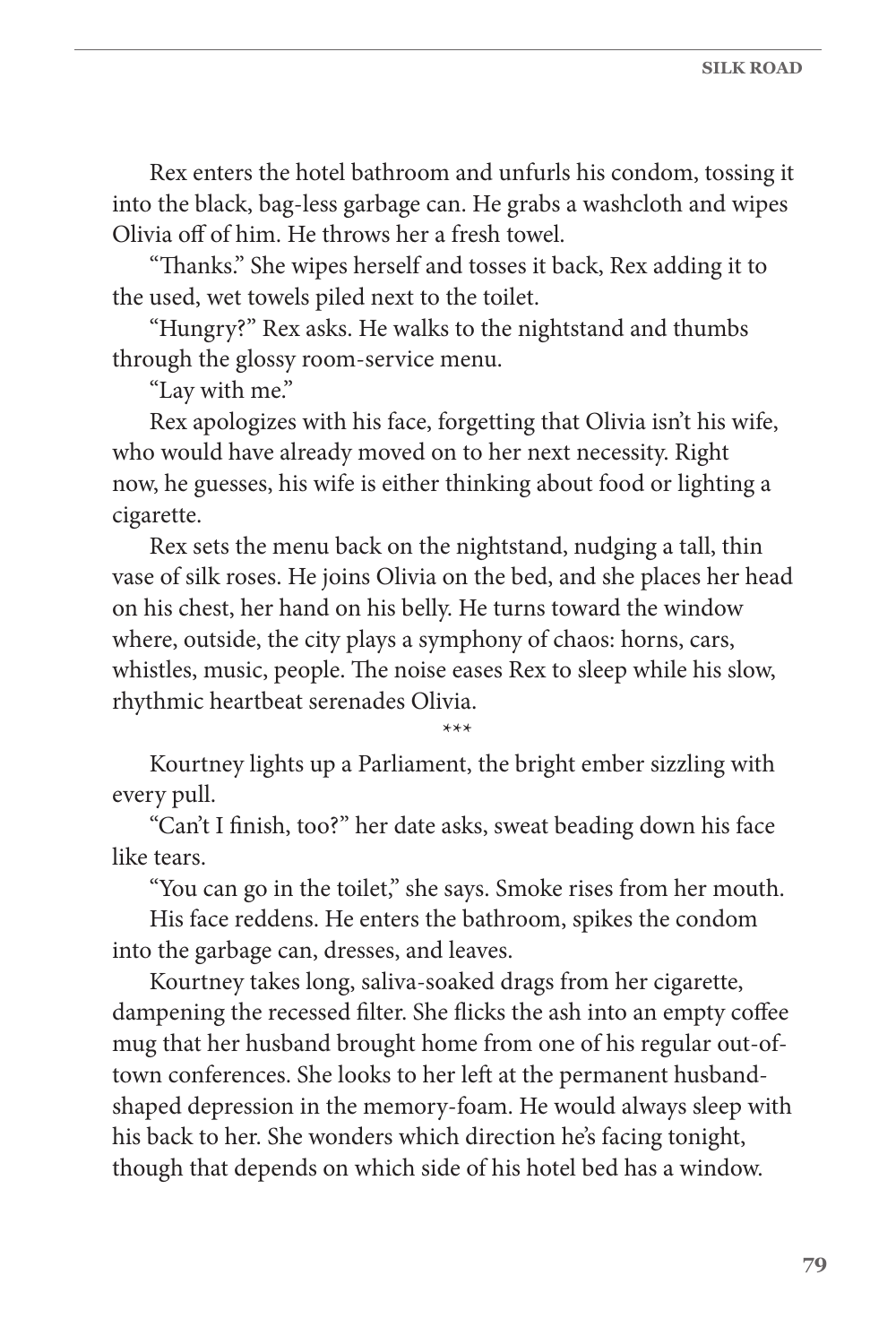Kourtney doesn't need help falling asleep once she hears the car rumble out of the neighborhood. All she needs is silence.

\*\*\*

Evan decides enough is enough. Once he hears screams from Mom's sleepover and footsteps down the hallway, he remembers how Dad taught him to be brave. He needs to stop the monsters. For Mom. For Dad.

Slowly, he pulls the comforter from his six-year-old face. He's outnumbered, hundreds of tiny eyes strewn like fireflies. Snarls linger in the dark.

With one hand, he grips his teddy, both black-button eyes digging into his pajamas. With the other hand, he grabs his pillows. While hanging off the side of the bed he sets them on the floor, parting the mass of tiny beasts. He connects the two ends to construct a bridge long enough for him to reach the nightlight. Only then can he make his monsters go away before saving Mom from hers.

"Don't look down," he tells himself. His feet sink into the fluffy bridge as he loosens his grip from the bed. Monsters growl at his feet, but he stays focused on his slow, tip-toed steps, his sight never leaving the unilluminated light.

He arrives, squats, and presses the switch. The dull glow reveals the plastic spaceship encasing the bulb—a white spaceship with three red fins blasting across an orange moon, leaving behind a trail of colorful stars.

When he turns, the eyes and growls are gone. He reaches for the knob to his bedroom door, though Mom has stopped crying. The light must have saved her, too. The night finally feels like night.

But, after he walks back across the bridge—picking up pillows as he passes—and nestles underneath his comforter, he still can't dream. No one is there to sing to him. Even the bravest act could not replace his lullaby.

\*\*\*

The sun rises and sets like it always does.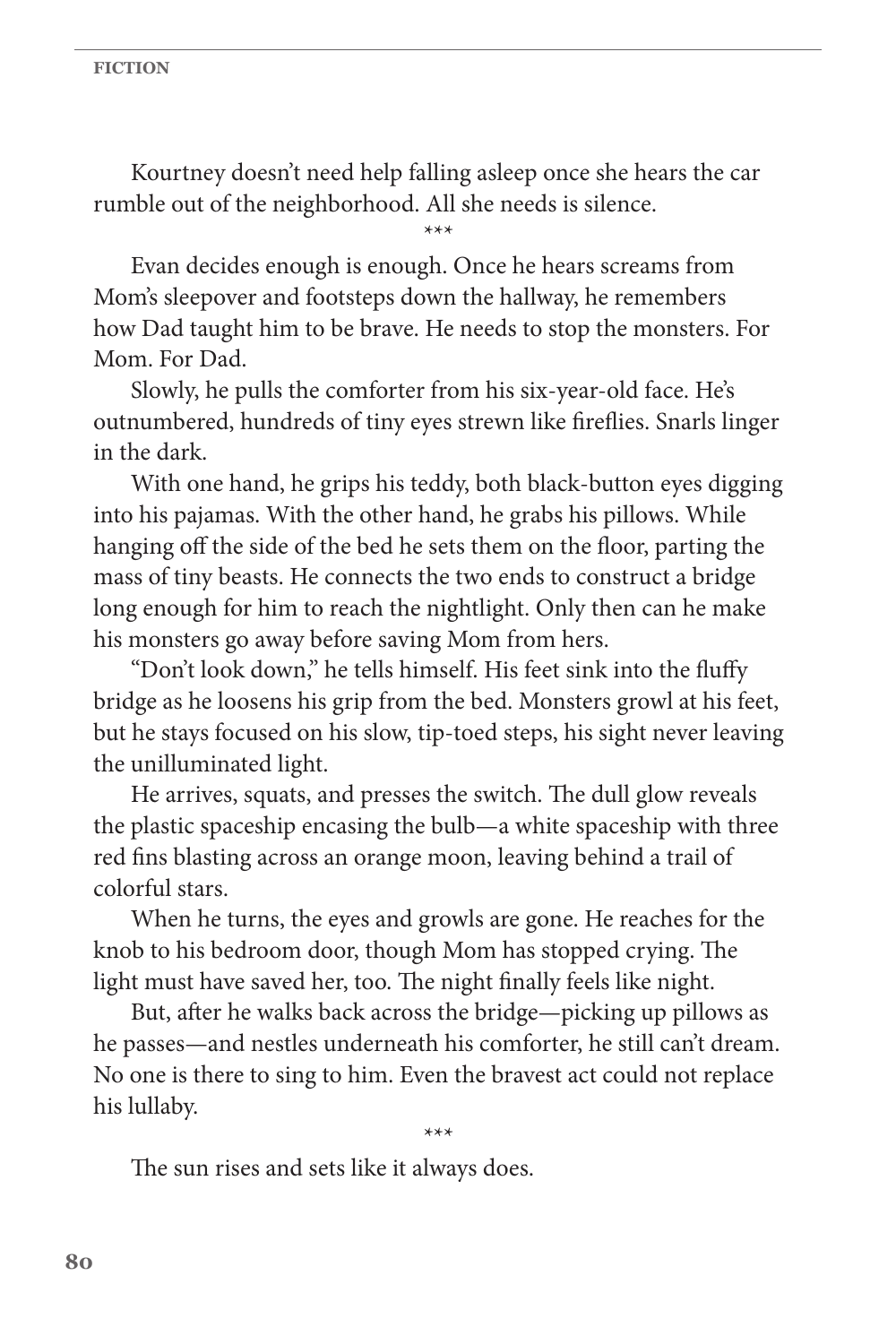\*\*\*

When the garage door roars open, Evan bolts from his Legos and waits. His toes pogo until the side door opens, and he jumps into Dad's arms, his curly blonde hair nuzzling Dad's smiling face. Dad kisses Evan's cheek and tells him how much he missed him. Evan runs back down the hallway yelling "Mom! Mom!" She comes around the corner and Evan runs into her arms.

"How was your trip?" she asks, bending down to kiss Evan's other cheek.

"Same as always," Dad responds, pulling a water bottle from his bag. "Here?"

"Same."

Evan opens his mouth as he smiles, waiting for Mom and Dad to kiss like they always do, though his parents are looking everywhere except into each other's eyes.

\*\*\*

They know what Evan is waiting for. So, Kourtney kisses her husband, and Rex kisses his wife.

As they part, Kourtney is drawn to Rex's belly, which stretches the fabric of his tucked button-up.

Rex unscrews his bottle of spring water and takes a sip, the liquid crisp as it slides down his throat. He sets the bottle on the counter, grabs his rolling suitcase, and walks past Kourtney, the plastic wheels on the hardwood echoing through their home.

\*\*\*

Evan has billions of questions for Dad who, as always, answers every one.

"Were there bridges?" "Quite a few, kiddo." "Did you go over any?" Dad pulls Evan in for a hug. "You have to go over one, eventually."